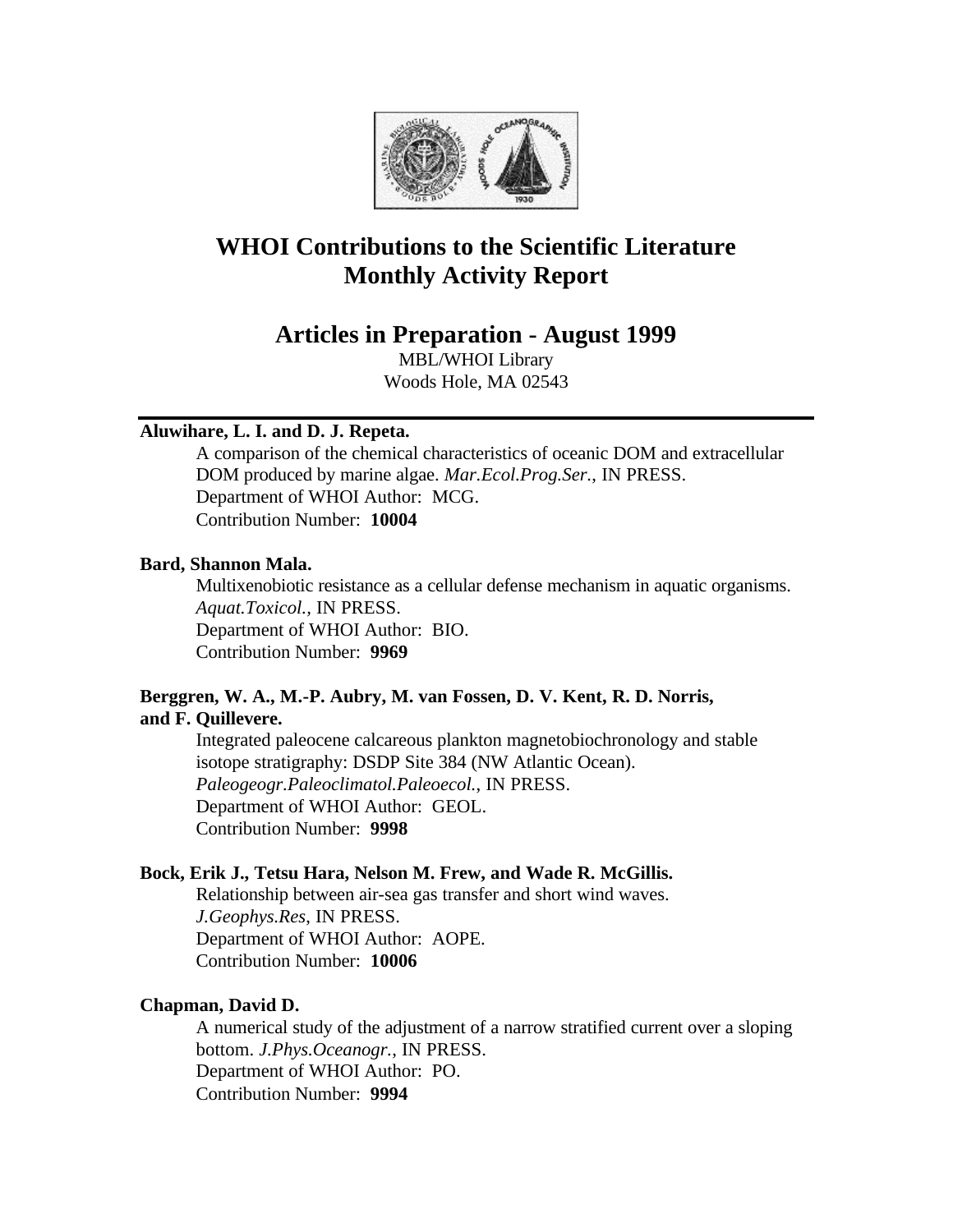#### **Dewar, William K. and Rui X. Huang.**

On the adjustment of the ventilated thermocline. *J.Phys.Oceanogr.*, IN PRESS. Department of WHOI Author: PO. Contribution Number: **9996**

#### **Frye, Daniel, Bradford Butman, Keith von der Heydt, Mark Johnson, Andrew Maffei, and Steven Lerner.**

New technologies for coastal observations. *Sea.Technol.*, IN PRESS. Department of WHOI Author: AOPE. Contribution Number: **10011**

#### **Gast, R. J., T. A. McDonnell, and D. A. Caron.**

Sr DNA-based taxonomic affinities of algal symbionts from planktonic foraminifer and a solitary radiolarian. *J.Phycol.*, IN PRESS. Department of WHOI Author: BIO. Contribution Number: **9992**

#### **Geyer, W. Rockwell, P. Hill, T. Milligan, and P. Traykovski.**

The structure of the Eel River plume during floods. *Cont.Shelf Res.*, IN PRESS. Department of WHOI Author: AOPE. Contribution Number: **10005**

#### **Hill, Richard W., John W. H. Dacey, and Ahser Edward.**

Dimethylsulfoniopropionate in giant clams (Tridacnidae). *Bio.Bull.*, IN PRESS. Department of WHOI Author: BIO. Contribution Number: **9993**

#### **Hogg, Nelson G.**

Low-frequency variability on the western flanks of the Grand Banks. *J.Mar.Res.*, IN PRESS. Department of WHOI Author: PO. Contribution Number: **9995**

#### **Hogg, Nelson G.**

Deep circulation. *Ocean Circ.Clim.*, IN PRESS. Department of WHOI Author: PO. Contribution Number: **9997**

#### **Huber, Brian T., R. Mark Leckie, Richard D. Norris, Timothy J. Bralower, and Emily CoBabe.**

Foraminiferal assemblage and stable isotopic change across the Cenomanian-Turonian boundary in the subtropical North Atlantic. *J.Foramin.Res.*, IN PRESS. Department of WHOI Author: GEOL. Contribution Number: **NONE**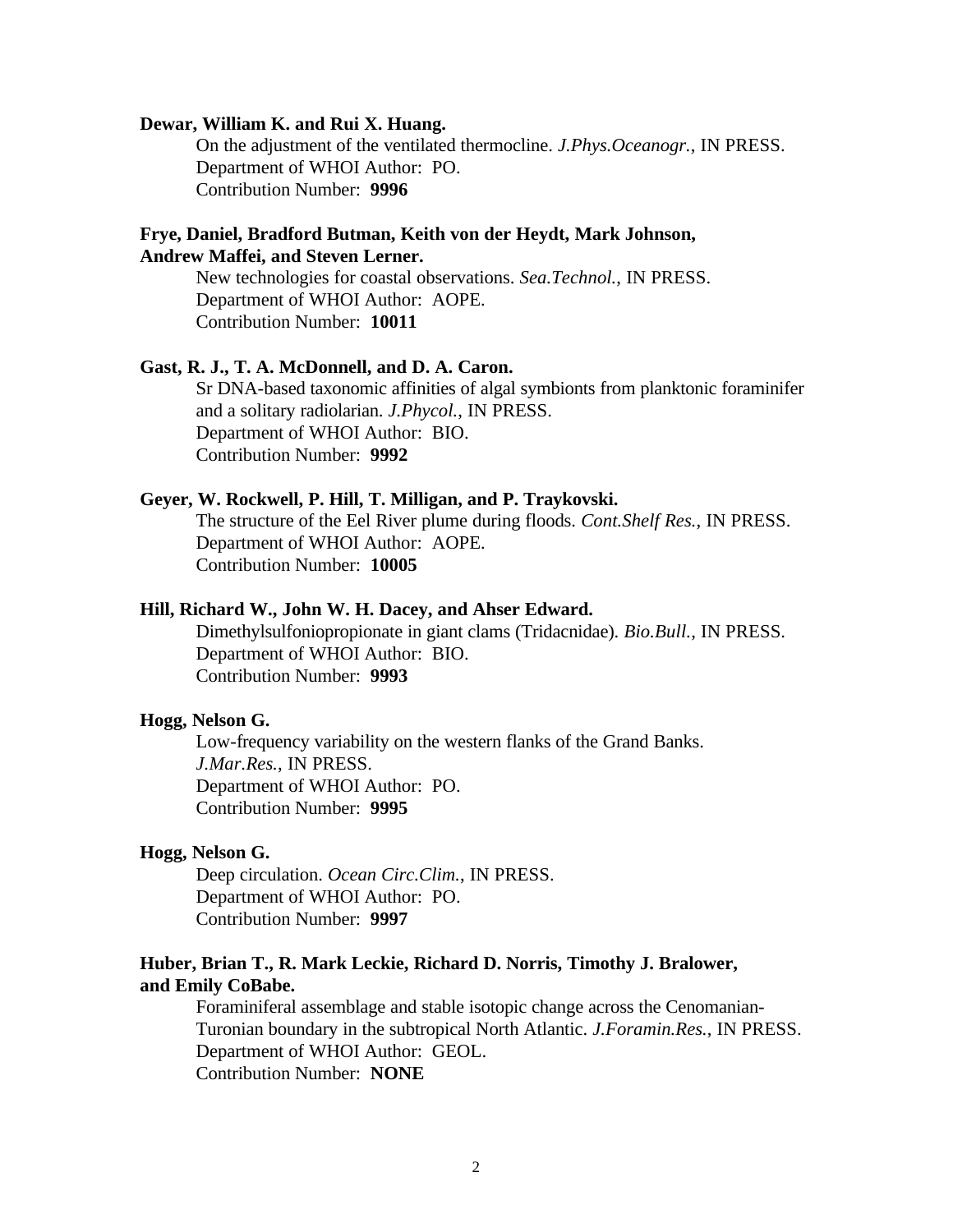#### **Humphris, Susan E. and Margaret K. Tivey.**

A synthesis of geological and geochemical investigations of the TAG hydrothermal field: Insights into fluid flow and mixing processes in a hydrothermal system. In: *Ophiolites and Ocean Crust, Geological Society of America Special Penrose Volume*, IN PRESS. Department of WHOI Author: GEOL. Contribution Number: **10009**

#### **McGillis, W. R., J. B. Edson, J. D. Ware, J. E. Hare, C. W. Fairall, J. W. H. Dacey, and R. Wanninkhof.**

Carbon dixoide flux techniques performed during Gas Ex98. *J.Mar.Chem.*, IN PRESS. Department of WHOI Author: AOPE. Contribution Number: **9991**

#### **Sigman, D. M., M. A. Altabet, D. C. McCorkle, R. Francois, and G. Fischer.**

The  $\alpha$ <sup>15</sup>N of nitrate in the Southern Ocean: II. Consumption of nitrate in the surface waters. *Global Biogeochem.Cycles*, IN PRESS. Department of WHOI Author: GEOL. MCG. Contribution Number: **10007**

#### **Sigman, D. M., M. A. Altabet, D. C. McCorkle, R. Francois, and G. Fischer.**

The  $\alpha$ <sup>15</sup>N of nitrate in the Southern Ocean: Nitrogen cycling and circulation in the ocean interior. *J.Geophys.Res.*, IN PRESS. Department of WHOI Author: GEOL., MCG. Contribution Number: **10008**

#### **Smith, Deborah K. and Johnson R. Cann.**

Constructing the upper crust of the Mid-Atlantic Ridge: A reinterpretation based on the Puna Ridge, Kilauea Volcano. *J.Geophys.Res.*, IN PRESS. Department of WHOI Author: GEOL. Contribution Number: **9999**

#### **Solow, Andrew R.**

Testing for a temperature effect on an early catch record of Icelandic cod. *Clim.Change*, IN PRESS. Department of WHOI Author: MPC. Contribution Number: **9989**

#### **Steele, J. H. and M. Schumacher.**

Ecosystem structure before fishing. *Fish.Res.*, IN PRESS. Department of WHOI Author: MPC. Contribution Number: **9973**

#### **Stegeman, John J., Jennifer J. Schlezinger, Donald E. Tillitt, and**